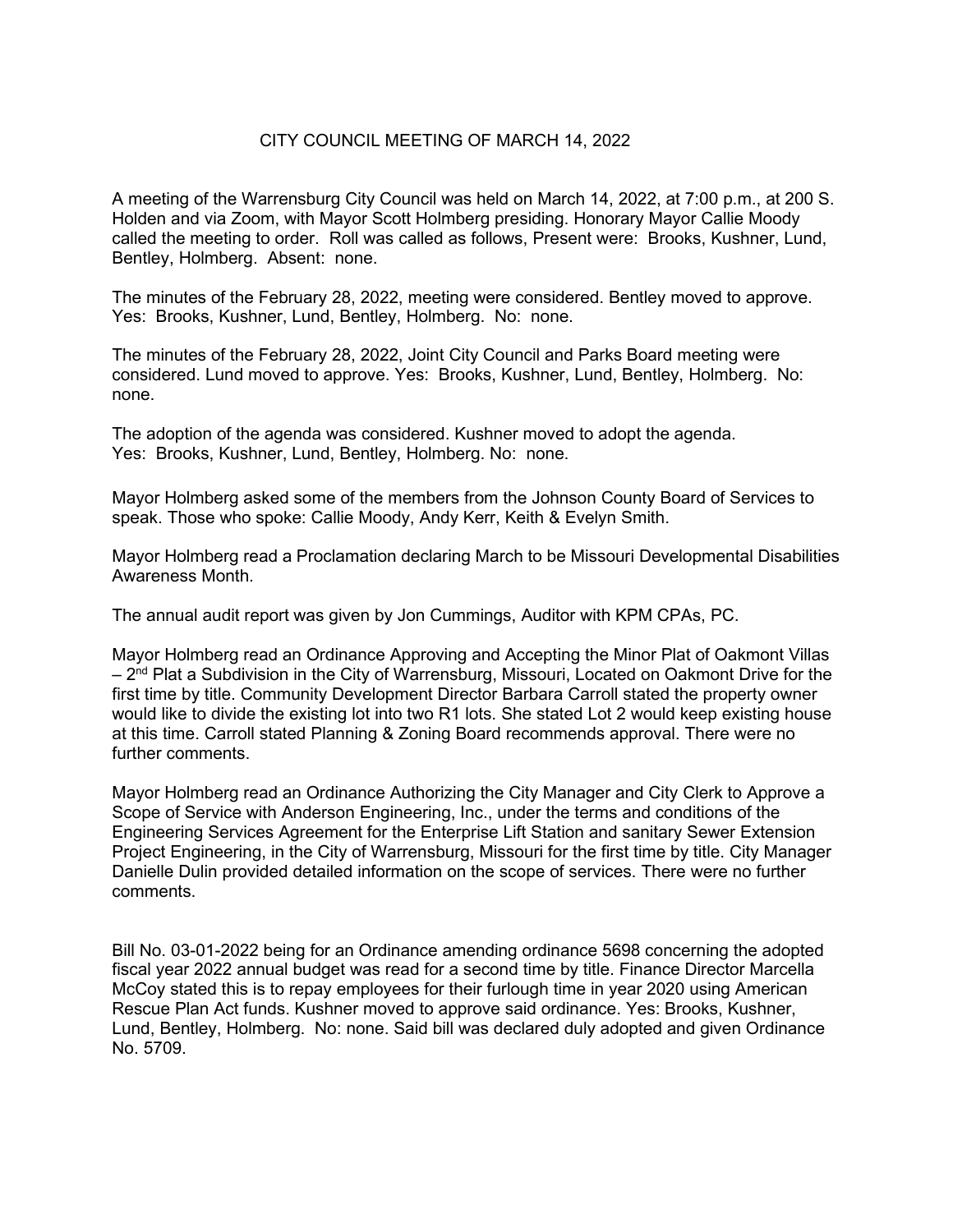Bill No 03-02-2022 being for an Ordinance Nunc Pro Tunc to Correct an Error in Ordinance 5692 Concerning Annexation of a Portion of 703 N. Devasher Road was read for a first time by title. Carroll stated this is to correct the property description in Ordinance 5692. Lund moved to approve. Yes: Brooks, Kushner, Lund, Bentley, Holmberg. No: none. The ordinance was read for a second time by title for adoption or rejection. Yes: Brooks, Kushner, Lund, Bentley, Holmberg. No: none. Said bill was declared duly adopted and given Ordinance No. 5710.

Bill No 03-03-2022 being for an Ordinance Authorizing the City Manager and City Clerk to enter into an agreement with HDR Engineering, Inc. for grant funding services was read for the first time by title. Dulin explained HDR will make our RAISE grant application more competitive. There were no further comments. Kushner moved to approve said ordinance. Yes: Brooks, Kushner, Lund, Bentley, Holmberg. No: none. The ordinance was read for second time by title for adoption or rejection. Yes: Brooks, Kushner, Lund, Bentley, Holmberg. No: none. Said bill was declared duly adopted and given Ordinance No. 5711.

Mayor Scott Holmberg read a Resolution Of The Council Of The City Of Warrensburg Accepting A Proposal Prepared By Mike Keith Insurance For Workers' Compensation Insurance For 2022- 2023. Human Resources Director Greg McCullough presented the resolution. McCullough stated there was an overall increase of approximately 5.42 percent. He stated staff recommends approval. Bentley moved to approve the resolution. Yes: Brooks, Kushner, Lund, Bentley, Holmberg. No: none. Carried unanimously and given Resolution No. 2212.

Deputy City Clerk Carey West presented a donation request from the Stevenson Fund for Project Graduation for \$1000. Lund moved to approve the request. Yes: Brooks, Kushner, Lund, Bentley, Holmberg. No: none.

Council Member Tarl Bentley stated the Diversity and Inclusion Commission wanted to thank the council for allowing them to make the presentation at the previous meeting.

Director of Finance Marcella McCoy stated revenue funds did go back up in March. She stated with the approval of the budget amendment this evening, the furlough payment would be deposited in employees accounts on Wednesday.

Tourism Director Marcy Barnhart stated the WCVB would be providing a letter of recommendation for the RAISE Grant to the City of Warrensburg. Barnhart also invited the council to the next WCVB meeting April 14 at 10:00 a.m. to tour their new office building at 205 N. Holden St.

Carroll stated the Solid Waste Grant would be submitted Tuesday morning.

Dulin stated she wanted to thank the Finance Department for the great work they do during the audit period.

Mayor Holmberg stated he wanted to congratulate Interim Police Chief Andy Munsterman for a great review from a citizen of the Police Department.

Carroll presented an update to the Code Compliance Grant Program using the American Rescue Plan Act funds she presented in January. She stated staff has come to the realization that this grant program would not be feasible to offer.